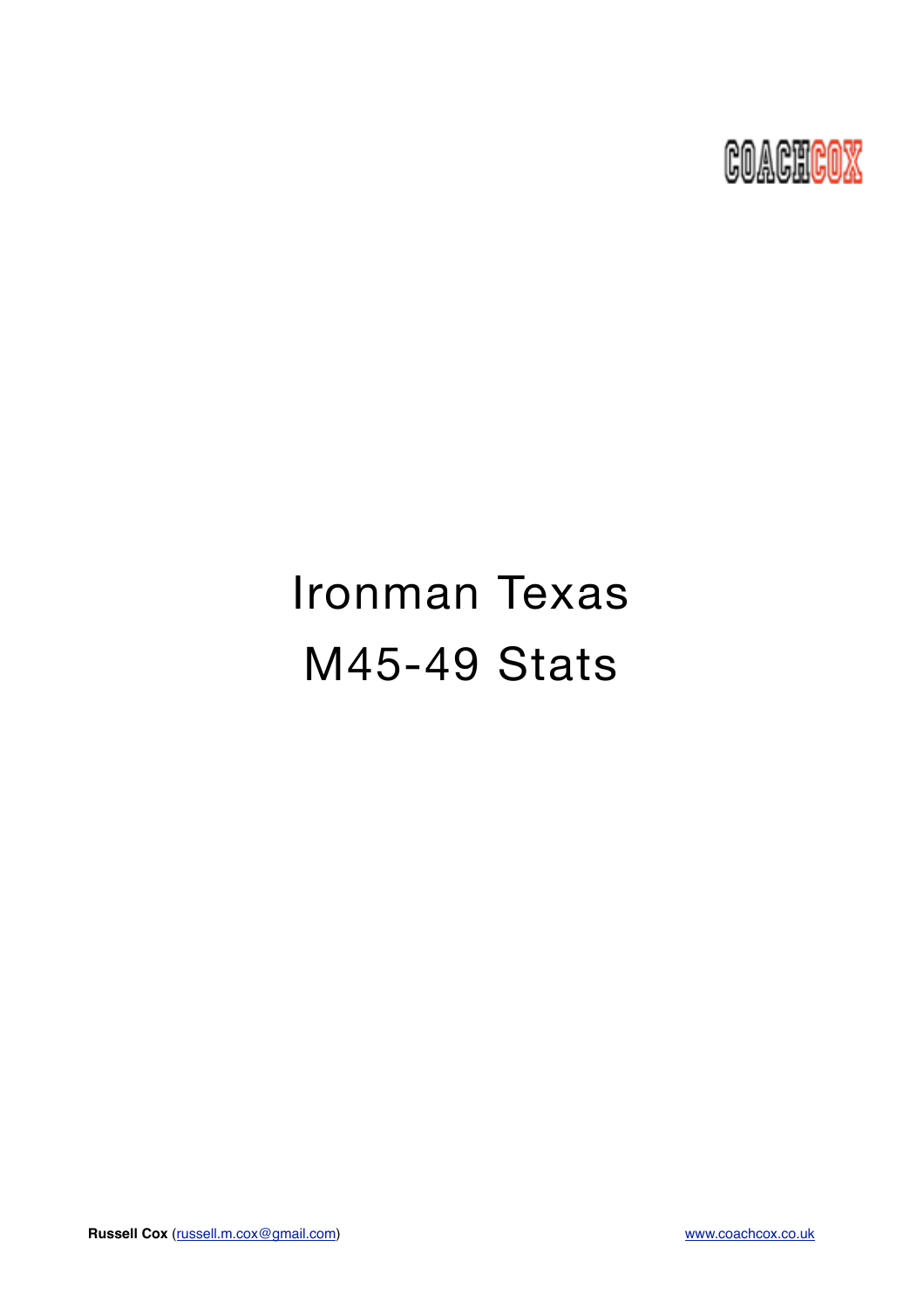# M45-49 Summary Statistics

| Year    | <b>Finishers</b> | M45-49 Finishers | <b>Male Winner's Time</b> | <b>Female Winner's Time</b> | M45-49 Winner's Time |
|---------|------------------|------------------|---------------------------|-----------------------------|----------------------|
| 2011    | 2004             | 235              | 8:08:20                   | 8:57:51                     | 9:29:04              |
| 2012    | 2022             | 235              | 8:10:44                   | 8:54:58                     | 9:35:39              |
| 2013    | 2055             | 241              | 8:25:06                   | 8:49:14                     | 9:36:52              |
| Average | 2027             | 237              | 8:14:43                   | 8:54:01                     | 9:33:51              |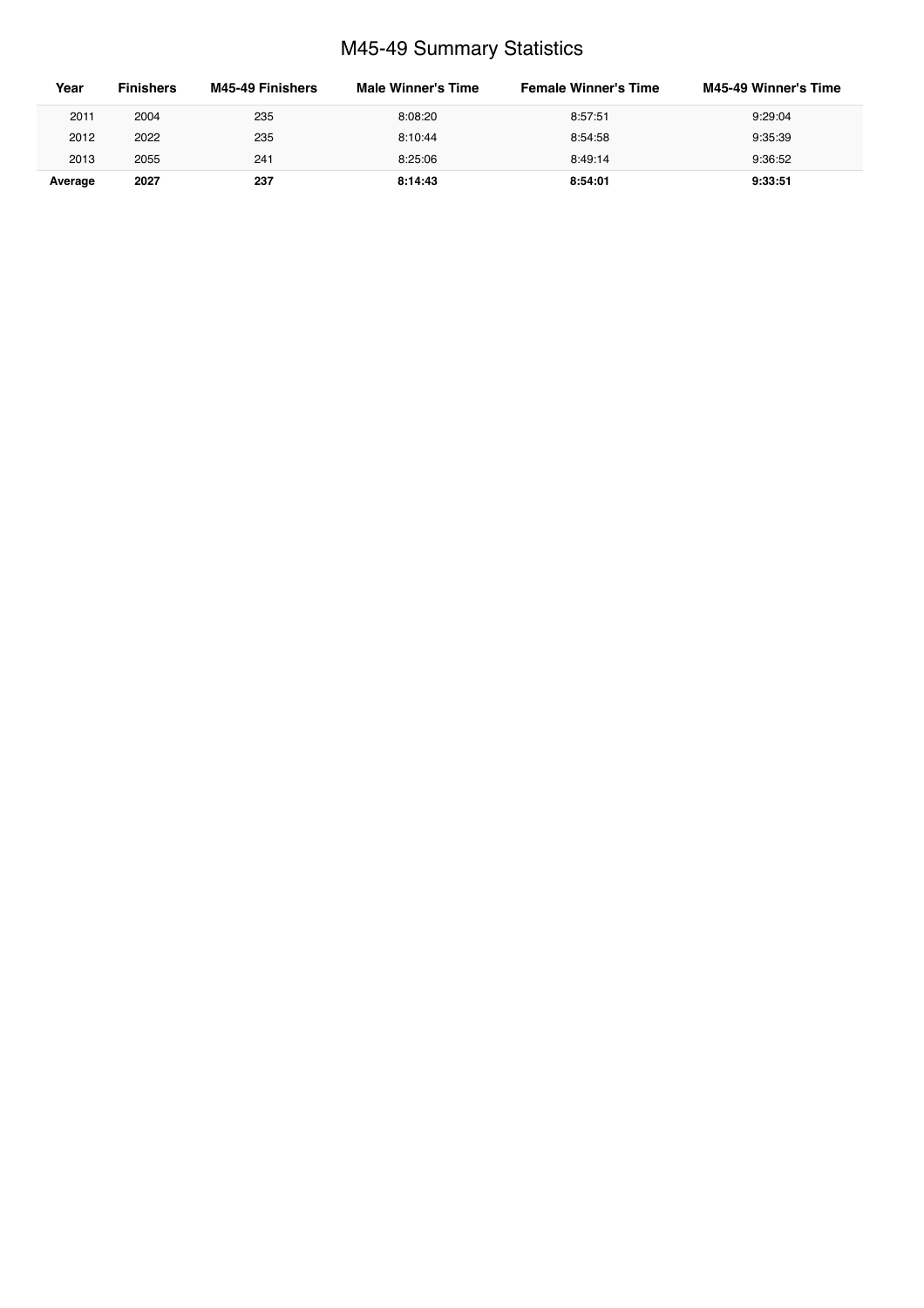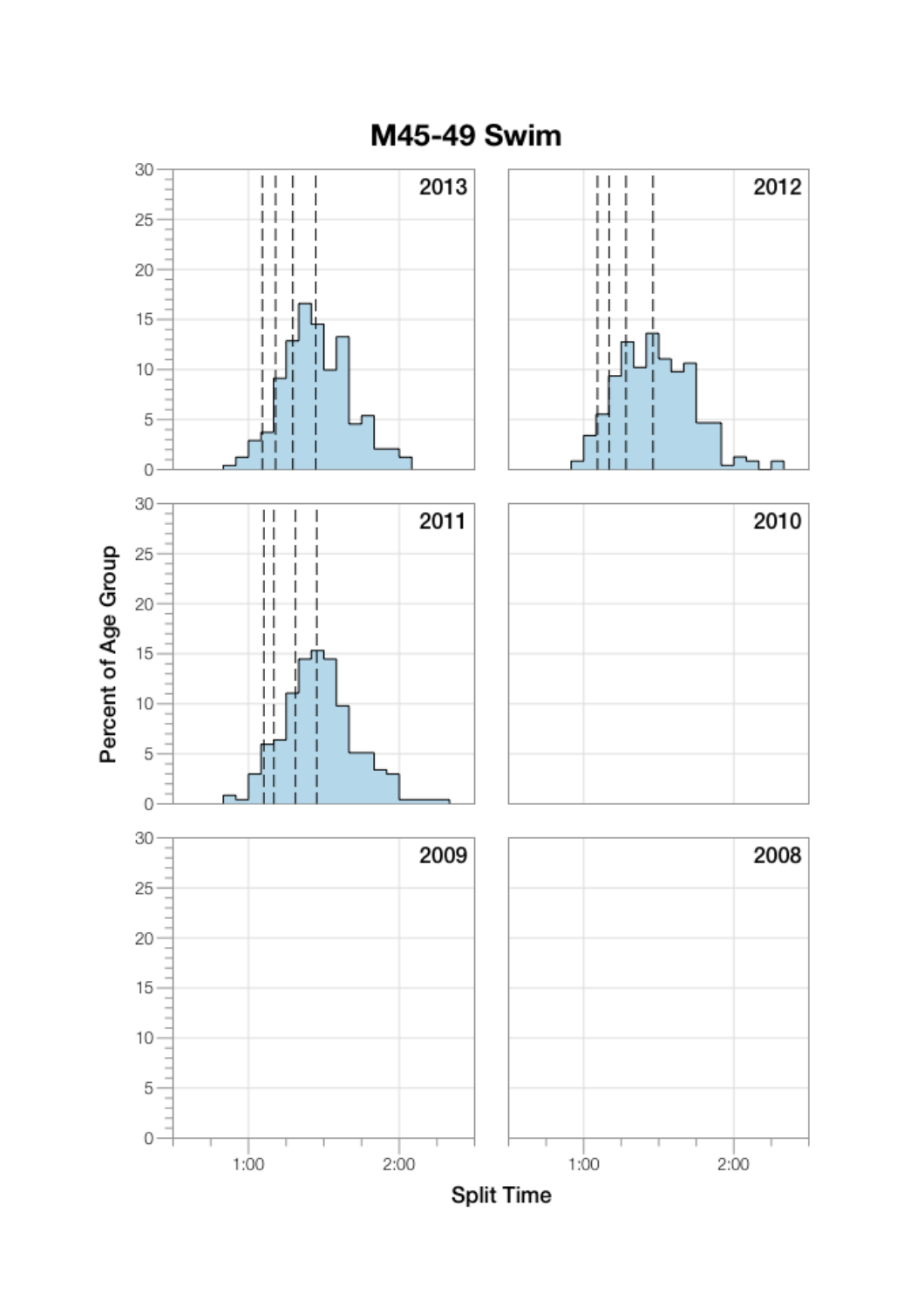

**M45-49 Bike**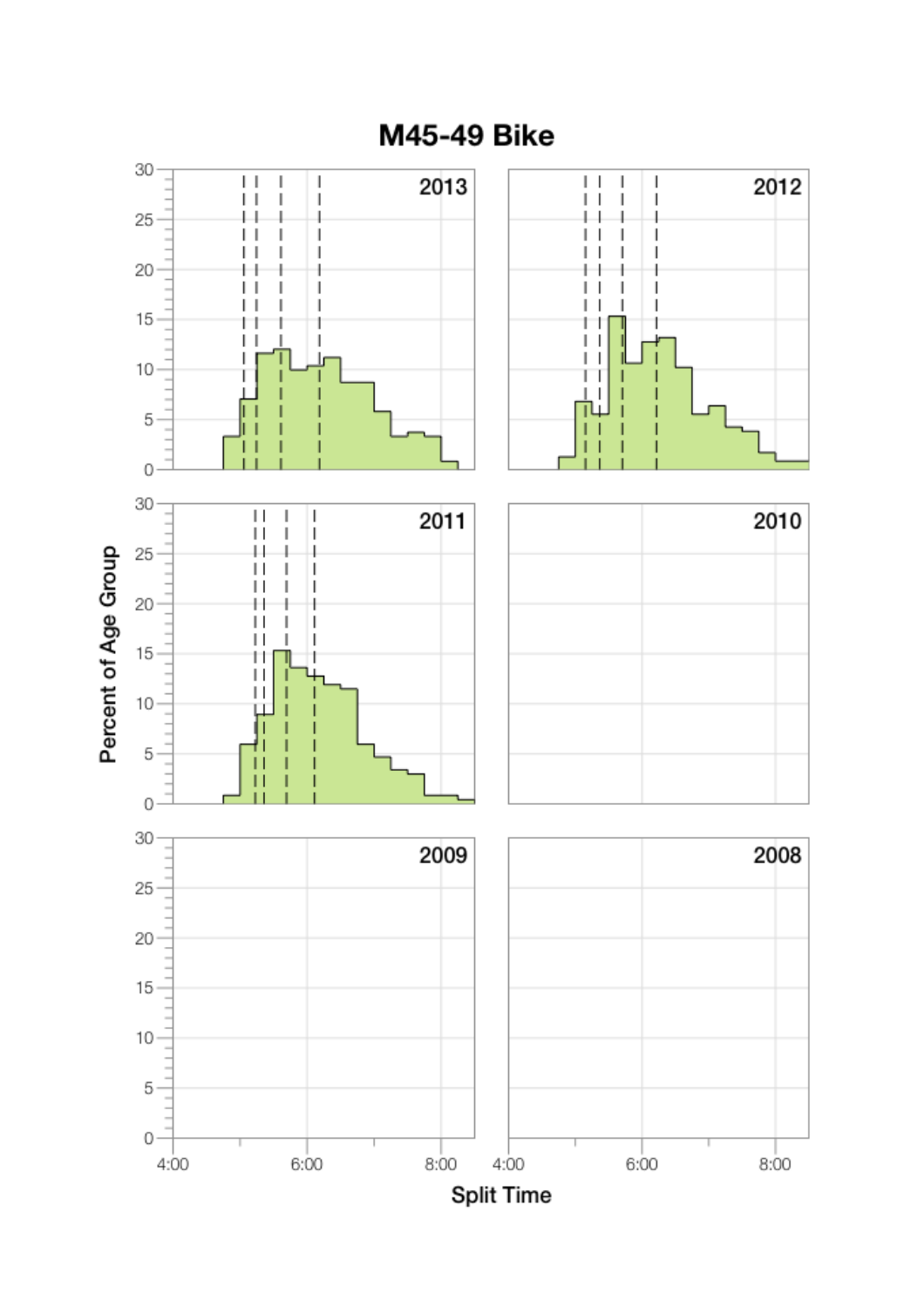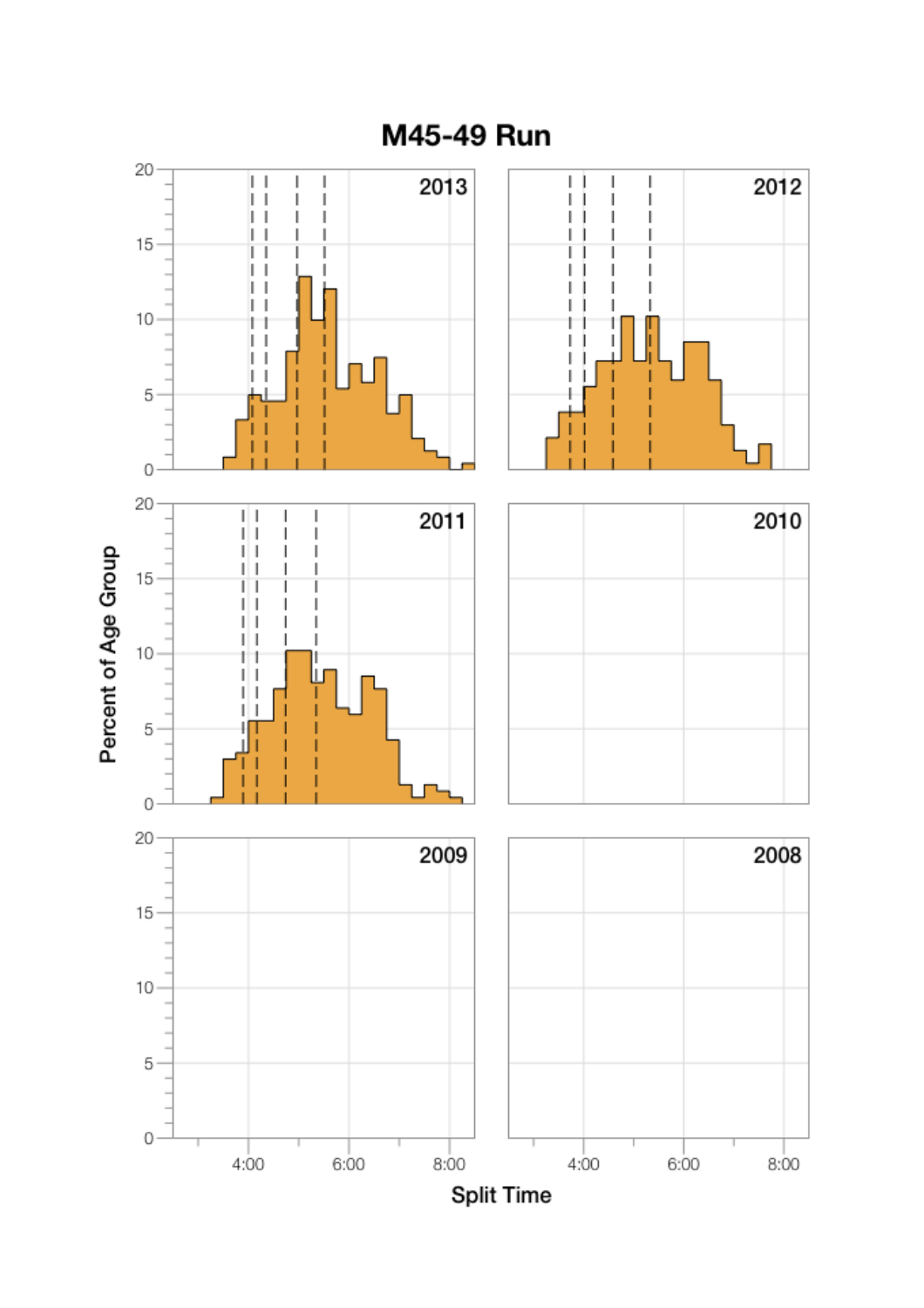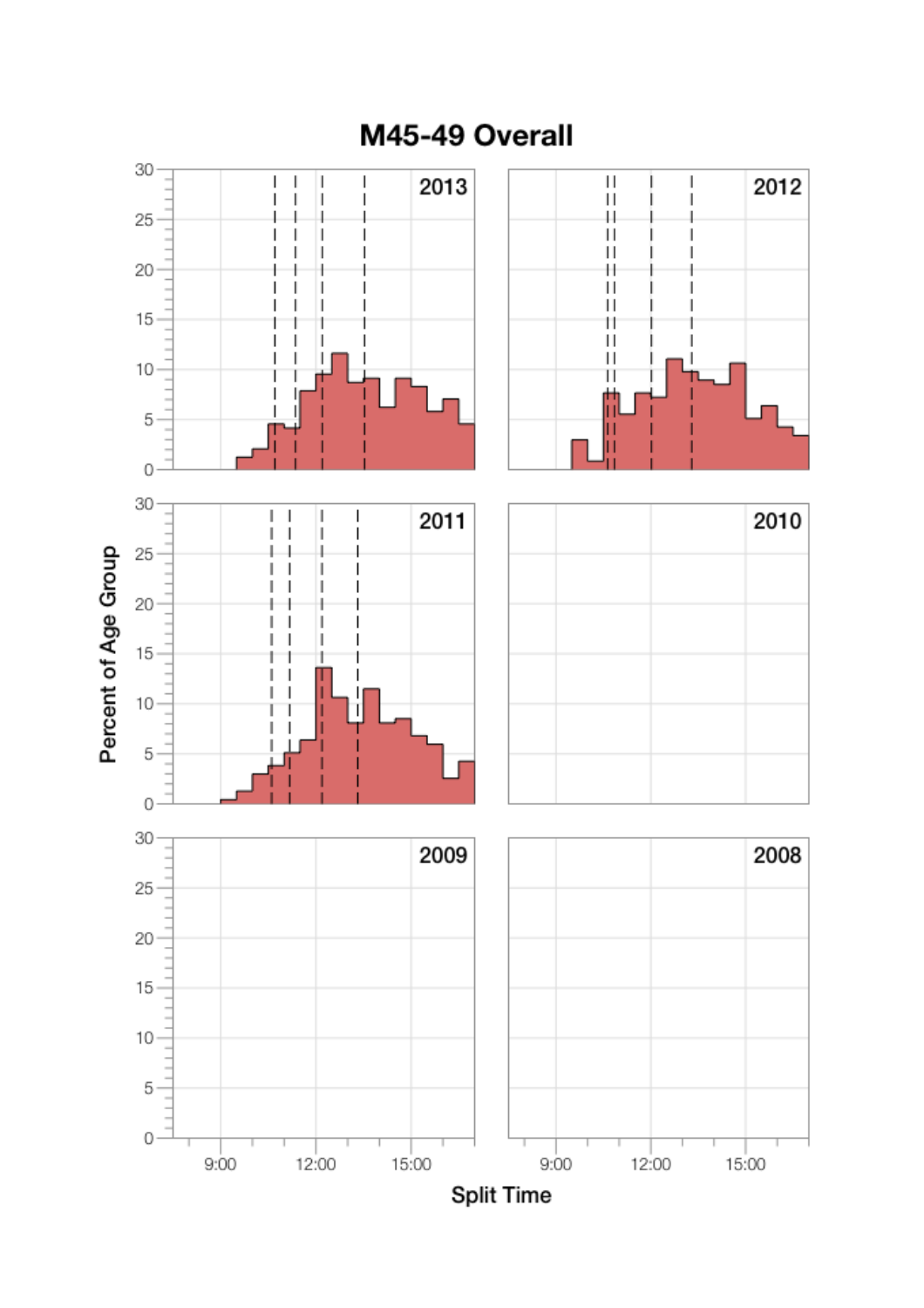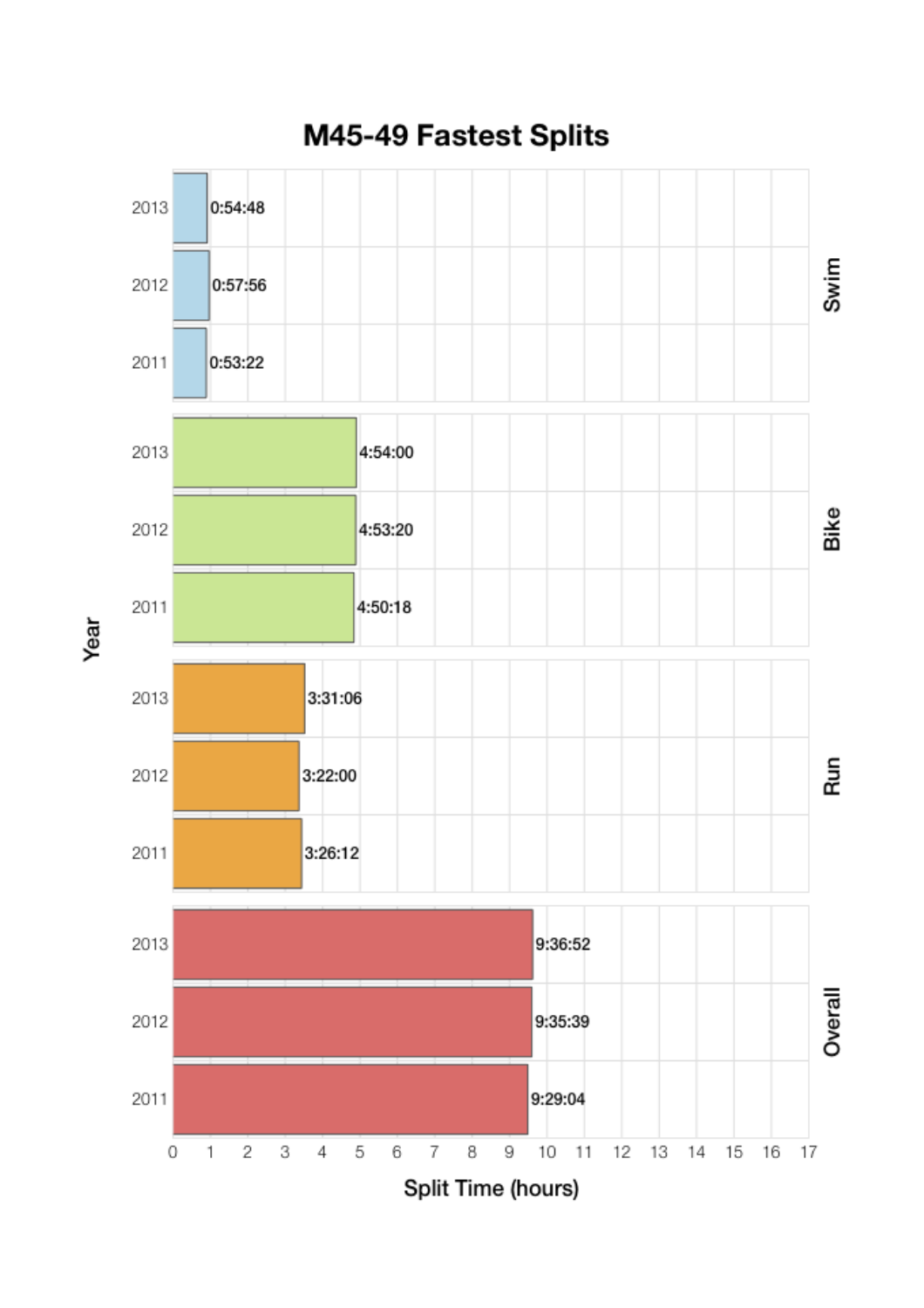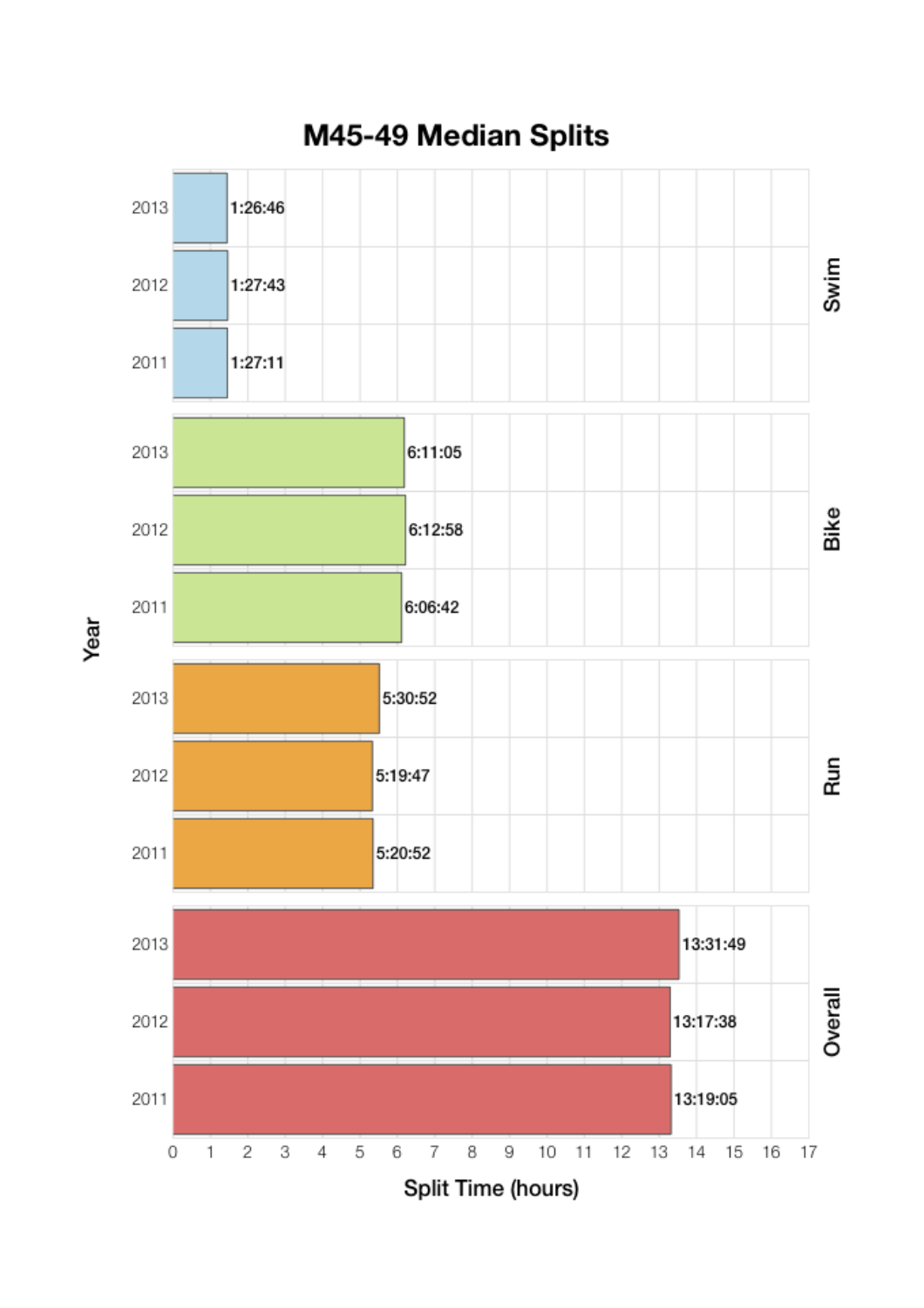

M45-49 Slowest Splits

Year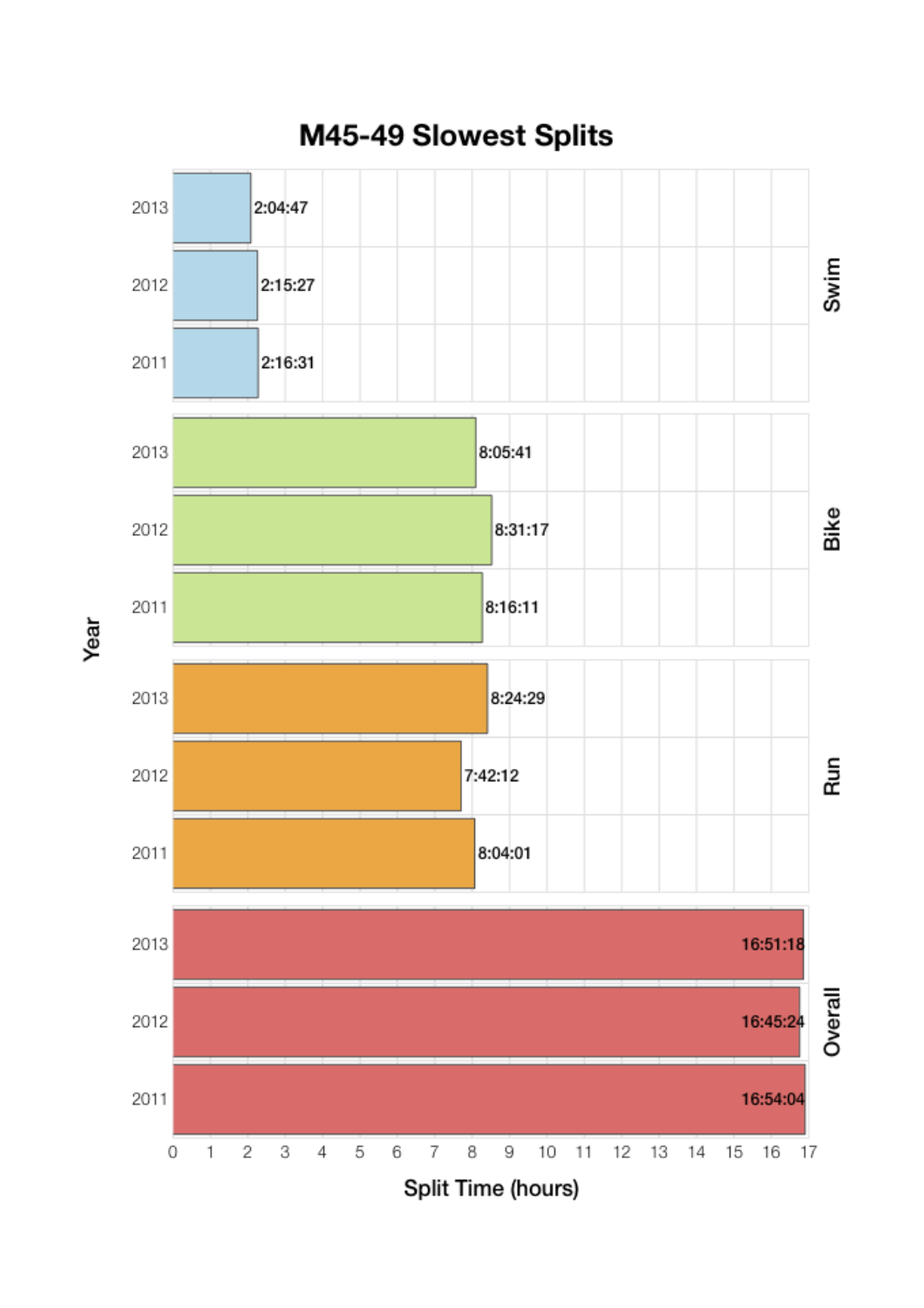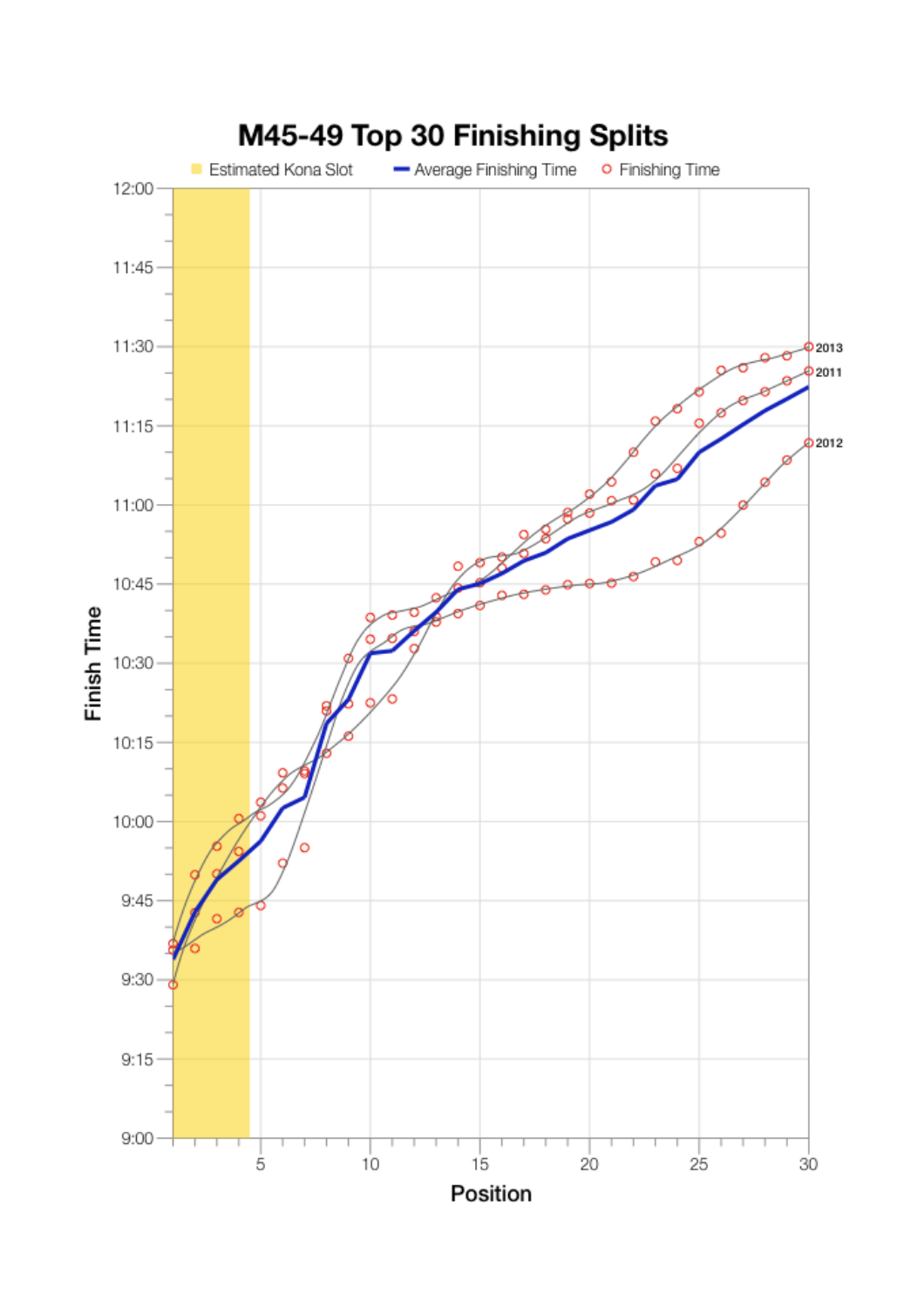# M45-49 Top 10 and Kona Times and Splits

## **Summary Statistics**

| <b>Position</b>                   | <b>Swim Time</b> | <b>Bike Time</b> | <b>Run Time</b> | <b>Overall Time</b> |
|-----------------------------------|------------------|------------------|-----------------|---------------------|
| <b>Average Male Winner</b>        | 0:52:39          | 4:26:55          | 2:50:45         | 8:14:43             |
| <b>Average Female Winner</b>      | 0:53:47          | 5:06:32          | 3:07:36         | 8:54:01             |
| <b>Average 1st Age Grouper</b>    | 1:01:09          | 4:58:25          | 3:27:38         | 9:33:51             |
| <b>Average 2nd Age Grouper</b>    | 0:57:09          | 5:01:18          | 3:37:31         | 9:42:52             |
| <b>Average 3rd Age Grouper</b>    | 1:05:49          | 4:58:25          | 3:37:58         | 9:49:00             |
| <b>Average 4th Age Grouper</b>    | 1:07:02          | 5:03:53          | 3:34:03         | 9:52:33             |
| Average 5th Age Grouper           | 1:05:55          | 5:04:43          | 3:38:33         | 9:56:17             |
| Average 6th Age Grouper           | 1:12:54          | 5:02:05          | 3:39:32         | 10:02:34            |
| Average 7th Age Grouper           | 1:05:40          | 5:07:57          | 3:43:12         | 10:04:35            |
| Average 8th Age Grouper           | 1:21:22          | 5:07:31          | 3:41:35         | 10:18:36            |
| Average 9th Age Grouper           | 1:07:15          | 5:13:17          | 3:55:23         | 10:23:08            |
| Average 10th Age Grouper          | 1:16:35          | 5:06:09          | 4:01:10         | 10:31:54            |
| <b>Kona Qualifier Average</b>     | 1:02:47          | 5:00:30          | 3:34:17         | 9:44:34             |
| <b>Top 10 Age Grouper Average</b> | 1:08:05          | 5:04:22          | 3:41:39         | 10:01:32            |

## **Texas 2013**

| <b>Position</b>                   | <b>Swim Time</b> | <b>Bike Time</b> | <b>Run Time</b> | <b>Overall Time</b> |
|-----------------------------------|------------------|------------------|-----------------|---------------------|
| <b>Male Winner</b>                | 0:54:54          | 4:29:07          | 2:56:18         | 8:25:06             |
| <b>Female Winner</b>              | 0:54:02          | 4:42:29          | 3:07:27         | 8:49:14             |
| <b>1st Age Grouper</b>            | 0:59:20          | 4:58:35          | 3:31:06         | 9:36:52             |
| <b>2nd Age Grouper</b>            | 0:54:48          | 5:02:47          | 3:45:45         | 9:49:55             |
| 3rd Age Grouper                   | 1:02:54          | 4:57:30          | 3:48:47         | 9:55:19             |
| 4th Age Grouper                   | 0:57:55          | 5:12:05          | 3:41:42         | 10:00:34            |
| 5th Age Grouper                   | 1:11:51          | 4:56:36          | 3:45:50         | 10:01:06            |
| 6th Age Grouper                   | 1:12:27          | 4:55:09          | 3:50:27         | 10:06:21            |
| 7th Age Grouper                   | 1:08:58          | 5:02:22          | 3:51:08         | 10:09:06            |
| 8th Age Grouper                   | 1:25:35          | 4:58:04          | 3:48:13         | 10:20:57            |
| 9th Age Grouper                   | 1:05:08          | 5:14:24          | 4:04:40         | 10:30:55            |
| 10th Age Grouper                  | 1:37:11          | 4:55:34          | 3:56:43         | 10:38:41            |
| <b>Kona Qualifier Average</b>     | 0:58:44          | 5:02:44          | 3:41:50         | 9:50:40             |
| <b>Top 10 Age Grouper Average</b> | 1:09:36          | 5:01:18          | 3:48:26         | 10:06:58            |

#### **Texas 2012**

| <b>Position</b>                   | <b>Swim Time</b> | <b>Bike Time</b> | <b>Run Time</b> | <b>Overall Time</b> |
|-----------------------------------|------------------|------------------|-----------------|---------------------|
| <b>Male Winner</b>                | 0:53:36          | 4:25:43          | 2:46:55         | 8:10:44             |
| <b>Female Winner</b>              | 0:53:32          | 4:45:52          | 3:11:09         | 8:54:58             |
| <b>1st Age Grouper</b>            | 0:57:56          | 5:06:23          | 3:25:37         | 9:35:39             |
| <b>2nd Age Grouper</b>            | 1:01:59          | 4:59:04          | 3:27:56         | 9:35:57             |
| 3rd Age Grouper                   | 1:12:09          | 4:55:24          | 3:26:21         | 9:41:35             |
| <b>4th Age Grouper</b>            | 1:20:25          | 4:53:20          | 3:22:00         | 9:42:47             |
| 5th Age Grouper                   | 1:05:09          | 5:08:32          | 3:23:42         | 9:44:06             |
| 6th Age Grouper                   | 1:02:50          | 5:06:35          | 3:34:39         | 9:52:07             |
| 7th Age Grouper                   | 1:02:54          | 5:09:12          | 3:35:15         | 9:55:03             |
| 8th Age Grouper                   | 1:18:08          | 5:23:50          | 3:31:45         | 10:21:56            |
| 9th Age Grouper                   | 1:09:59          | 5:21:36          | 3:41:43         | 10:22:18            |
| 10th Age Grouper                  | 1:05:24          | 5:09:00          | 4:10:31         | 10:34:33            |
| <b>Kona Qualifier Average</b>     | 1:08:07          | 4:58:32          | 3:25:28         | 9:38:59             |
| <b>Top 10 Age Grouper Average</b> | 1:07:41          | 5:07:17          | 3:33:56         | 9:56:36             |